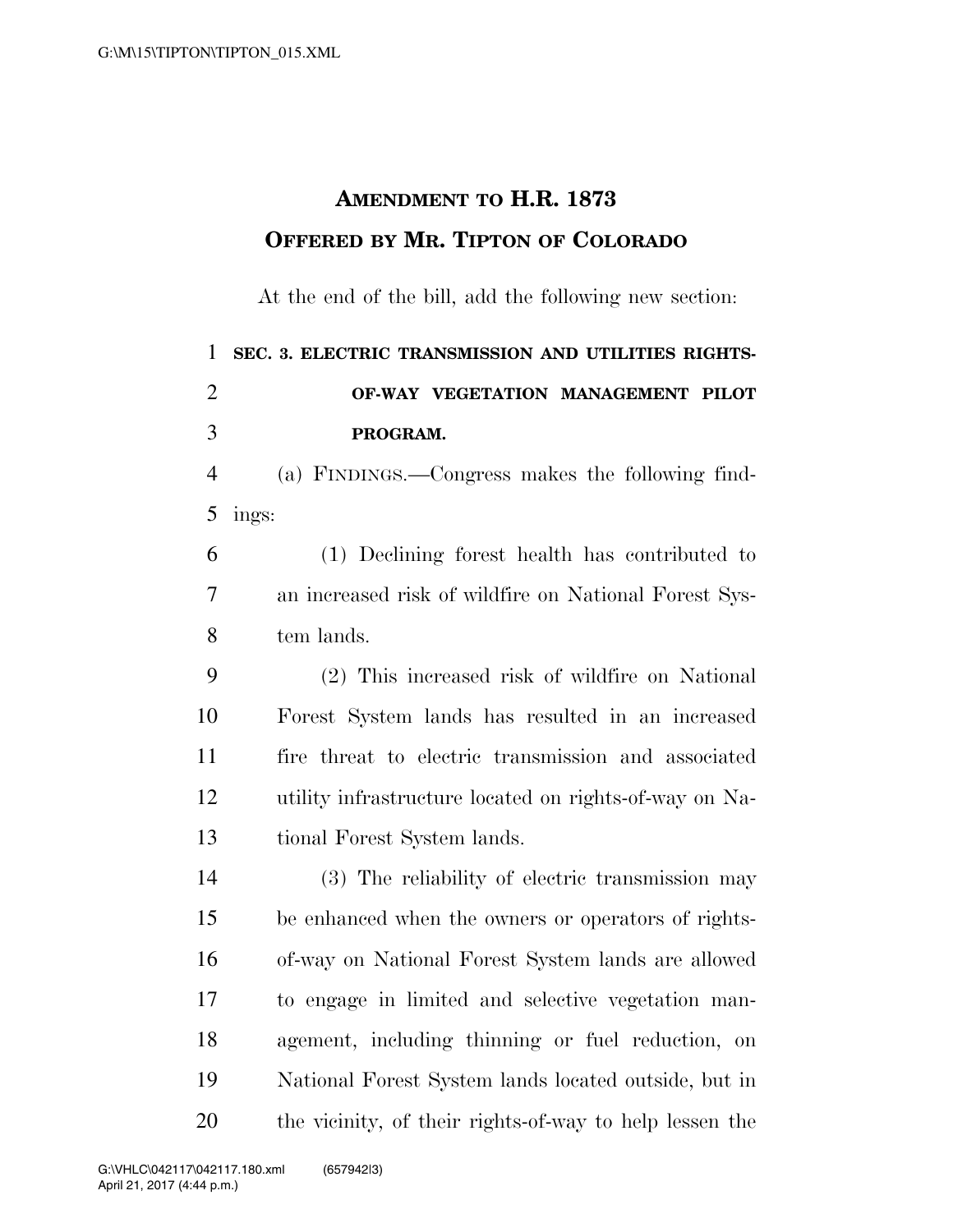impact of wildfires that originate outside of the right-of-way.

 (b) PILOT PROGRAM REQUIRED.—To encourage owners or operators of rights-of-way on National Forest System lands to partner with the Forest Service to volun- tarily perform vegetation management on a proactive basis to better protect utility infrastructure from potential wildfires that originate outside of the right-of-way, the Secretary of Agriculture shall conduct a limited, voluntary pilot program, in the manner described in this section, to permit vegetation management projects on National For- est System lands adjacent to or near such rights-of-way. (c) ELIGIBLE PARTICIPANTS.—A participant in the pilot program must have an existing special use authoriza- tion (in this section referred to as a ''right-of-way'') issued by the Forest Service allowing the placement of electric transmission lines and related structures on National For- est System lands. In selecting participants, the Secretary of Agriculture shall give priority to holders of a right-of- way who have worked with Forest Service fire scientists and used technologies, such as Light Detection and Rang-ing surveys, to improve transmission infrastructure pro-

tection prescriptions.

 (d) PROJECT ELEMENTS.—A vegetation manage-ment project under the pilot program involves limited and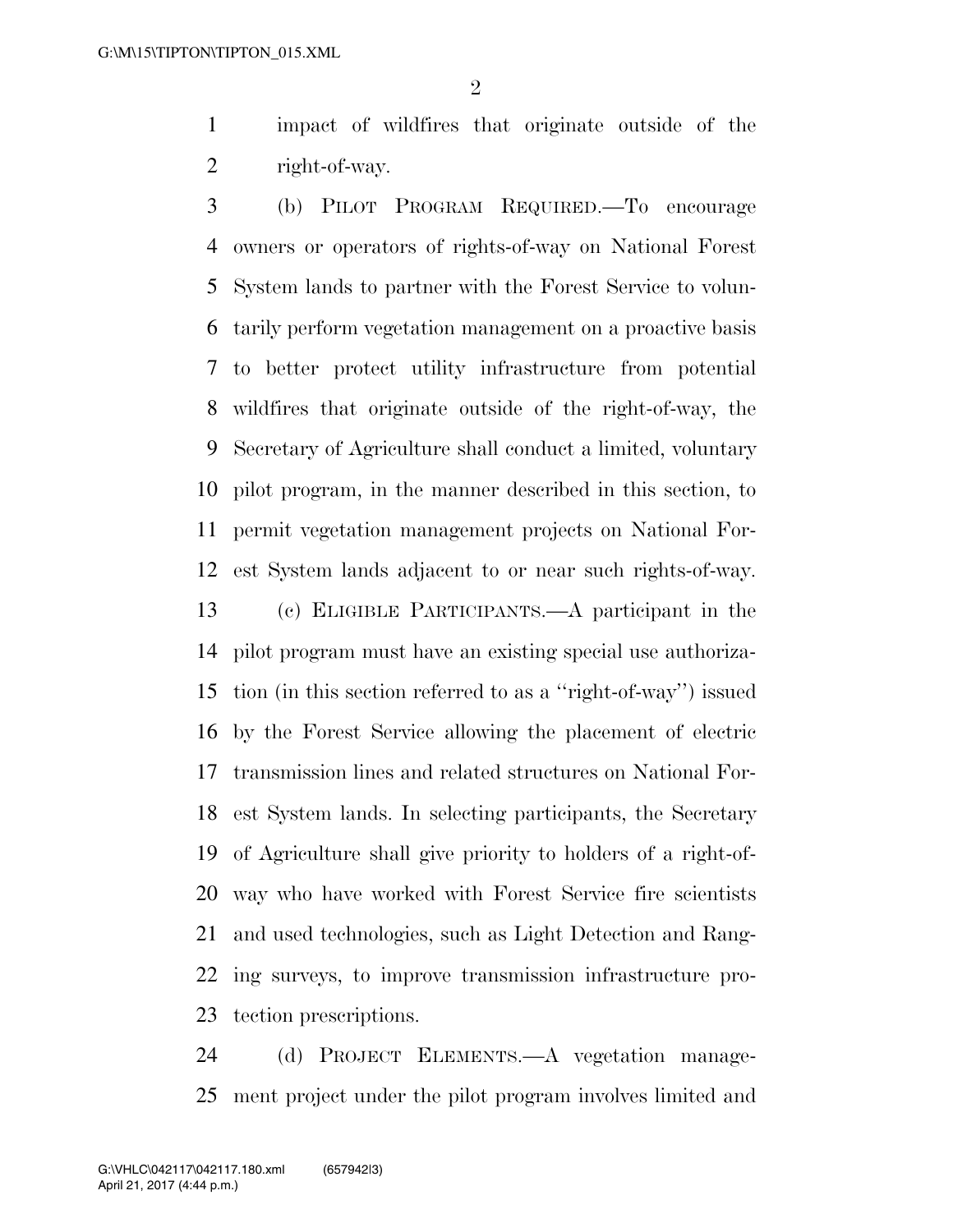selective vegetation management activities, including thinning or fuel reduction, adjacent to or near the partici- pant's right-of-way to better protect utility infrastructure in the right-of-way from passing wildfires. The project is subject to the approval by the Forest Service.

 (e) PROJECT COSTS.—A participant in the pilot pro- gram shall be responsible for all costs, as determined by the Secretary of Agriculture, incurred in participating in the pilot program, unless the Secretary determines that it is in the public interest for the Forest Service to con- tribute funds for a vegetation management project con-ducted under the pilot program.

- (f) LIABILITY.—
- (1) IN GENERAL.—Participation in the pilot program does not affect any existing legal obliga-16 tions or liability standards that—
- (A) arise under the special use authoriza-tion described in subsection (c); or
- (B) apply to fires resulting from causes other than activities conducted pursuant to an approved vegetation management project.

 (2) PROJECT WORK.—A participant shall not be liable to the United States for damage proximately caused by activities conducted pursuant to an ap-proved vegetation management project unless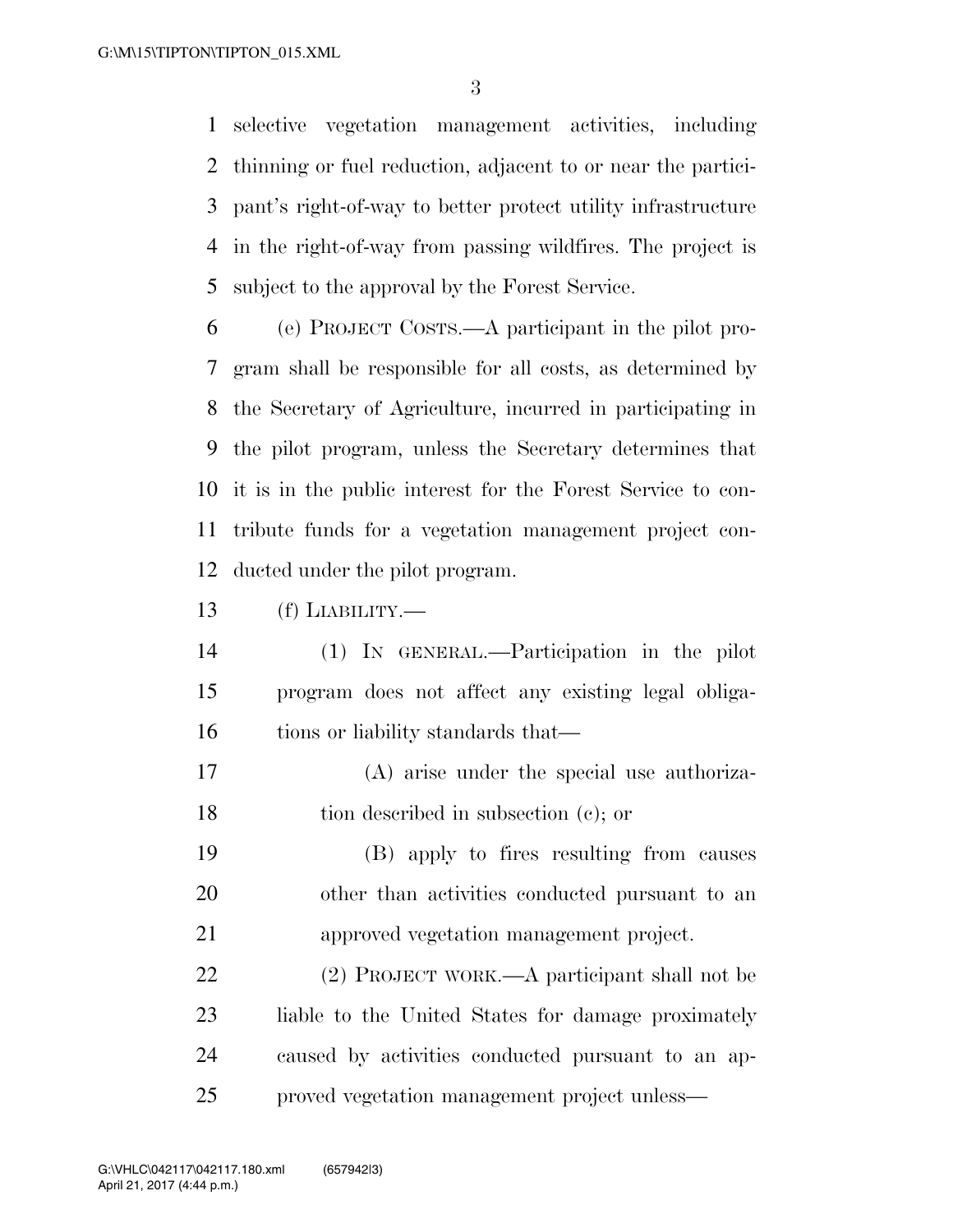(A) such activities were carried out in a manner that was grossly negligent or that vio-lated criminal law; or

 (B) the damage was caused by the failure of the participant to comply with specific safety requirements expressly imposed by the Forest Service as a condition of participating in the pilot program.

 (g) IMPLEMENTATION.—The Secretary of Agri- culture shall utilize existing laws and regulations in the conduct of the pilot program and, in order to implement the pilot program in an efficient and expeditious manner, may waive or modify provisions of such regulations, in- cluding modifications to allow for formation of contracts or agreements on a noncompetitive basis.

 (h) TREATMENT OF PROCEEDS.—Notwithstanding any other provision of law, the Secretary of Agriculture may—

 (1) retain any funds provided to the Forest Service by a participant in the pilot program; and

 (2) use such funds in the conduct of the pilot program.